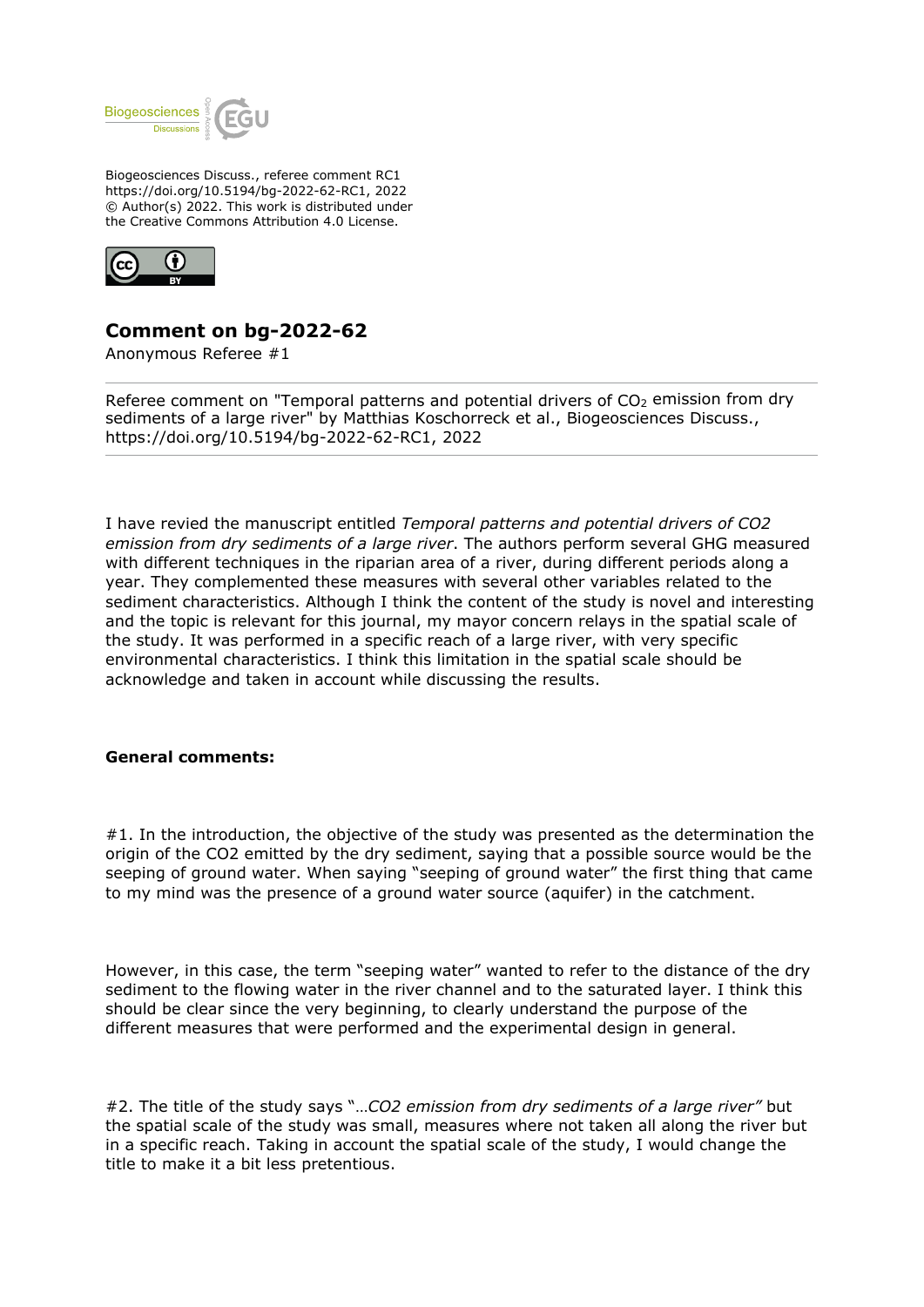#3. The aim of the study was to elucidate the origin of the CO2 emissions. The response to this question was discussed taking together all different measured variables (section 4.1). However, the relationship of all the measured variables with the aim of the study was not totally clear for me while reading the methods and results section. Due to the high number of variables, I suggest adding a small explanation of their propose in the methods section. Moreover, finally not only the origin of the emitted CO2 (ground water or respiration) was addressed, but also the drivers of the magnitude of the fluxes. I think that taking in account the extend of this other aspect, it should be also mentioned in the introduction and aim of the study.

## **Specific comments:**

Introduction

L41: Large rivers with high-flow are also susceptible to seasonal dry (i.e., Albarine river catchment in sud-west France, where more than 80 km representing  $\sim$ 25 % of the catchment and including the most downstream part are intermittent)

L55: and what about long term dynamics?

L65: see my general comment #1 about the use of the term "water seeping water".

L75-77: related again to the general comment  $#1$ , make clear what you mean with "ground water" to clearly understand the aim of the study

Methods

L87: Could you specify the length of the reach? Maybe it's included in figure S1 but I was unable to download the supplementary material.

L96: I don't understand what do you mean with "the chambers measured hourly  $CO<sub>2</sub>$ fluxes". Did you measure 5 minutes intervals during a period of 1 hour?

L111: Why were these periods chosen? Looking at Figure 1, there were also other timeframes in which the water level was lower than in those selected periods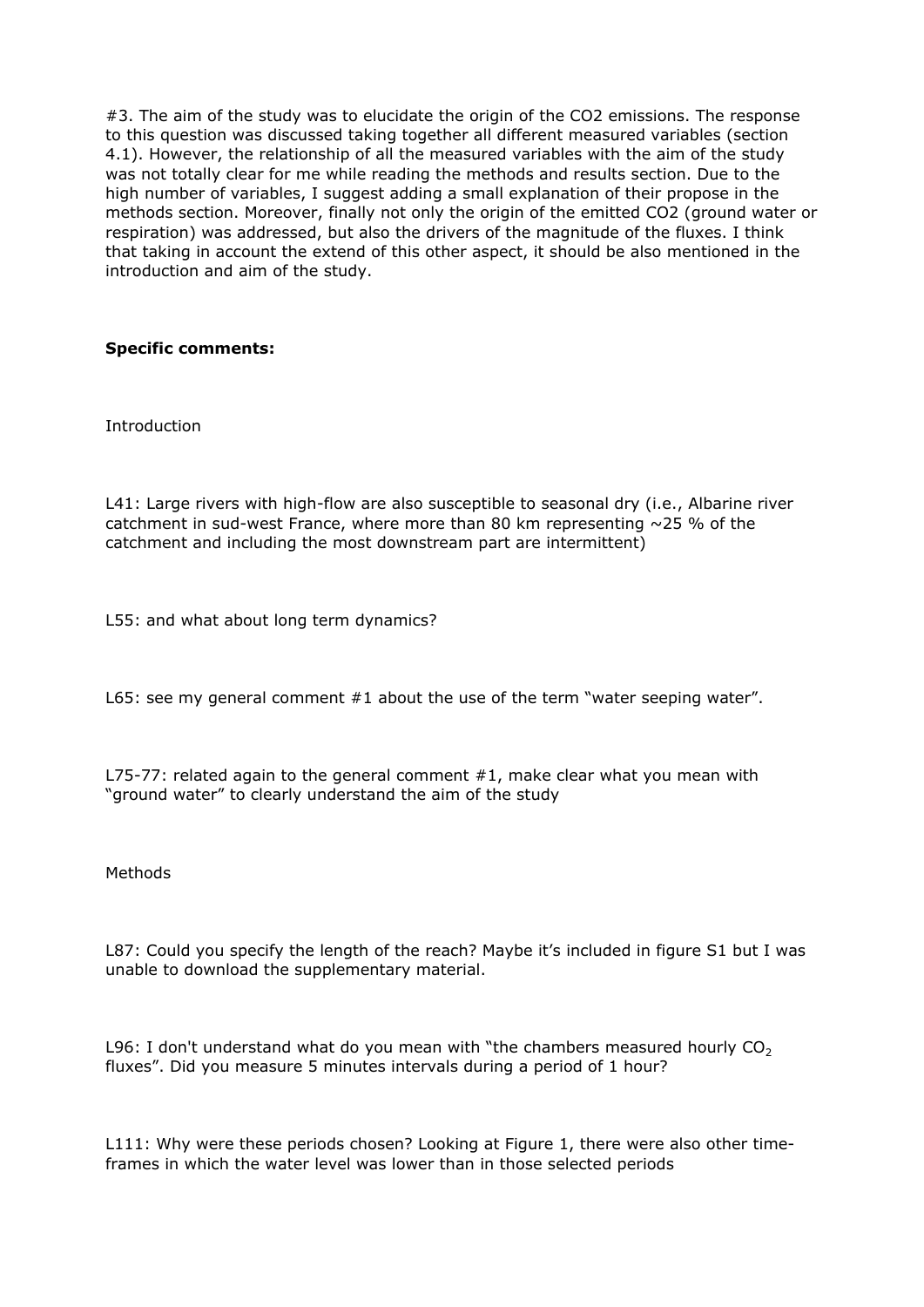L152: The significance of the acronym "Bq" is not specified

L154: How/Where (flowing channel? ground water?) were these water samples taken?

L189: The significance of the acronym "g-dw" has not been specified

L207: For how long were the drying and the ignition?

L252-253: As the variability of the data shows a temporal pattern, it would be interesting to analyse the potential drivers of this changes.

L268: And what about precipitation? Why didn't you include it in the mixed model?

Figure 3. The way the hour is indicated in legend (0-20) seems a bit estrange

Results

Related to the general comment #3, at a first reading only the section 3.2.1 of the results seems directly related to the current aim of the study (source of the CO2).

Discussion

The first point of the discussion (4.1) perfectly addresses the aim of the study and summarises all the results obtained. I really like the way it's written, very clear and direct.

In relationship with the general comment #2, along the discussion, the influence of different factors (dependence of temperature, sediment characteristics, thickness of the unsaturated layer...) in the CO2 emissions were discussed. However, although performed in a big river, the spatial scale of the study was small. Those factors can substantially change along the river, from the headwaters (typically at higher altitude, with more forested and closer riparian areas) to downstream areas (wider reaches, less forested riparian areas, more exposed to solar radiation). I think this spatial scale (together with the already addressed temporal scale) should be at least mentioned in the discussion.